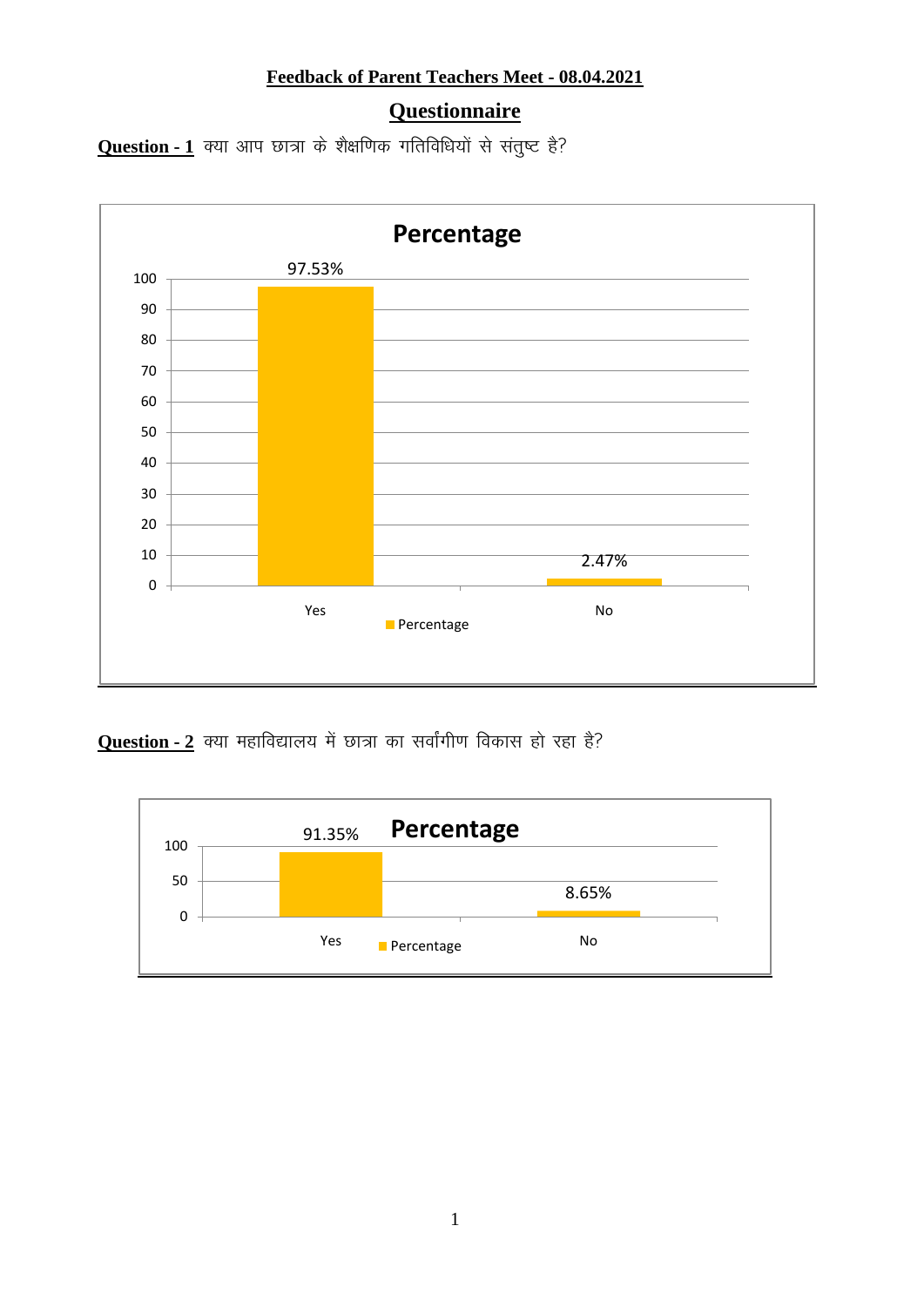

**Question - 3** क्या छात्रा महाविद्यालय के द्वारा की जाने वाली सहशैक्षणिक गतिविधियों में भाग लेती है?

**Question - 4** महाविद्यालय के द्वारा छात्राओं को प्रदान की जाने वाली सुविधाओं से आप संतुष्ट है?

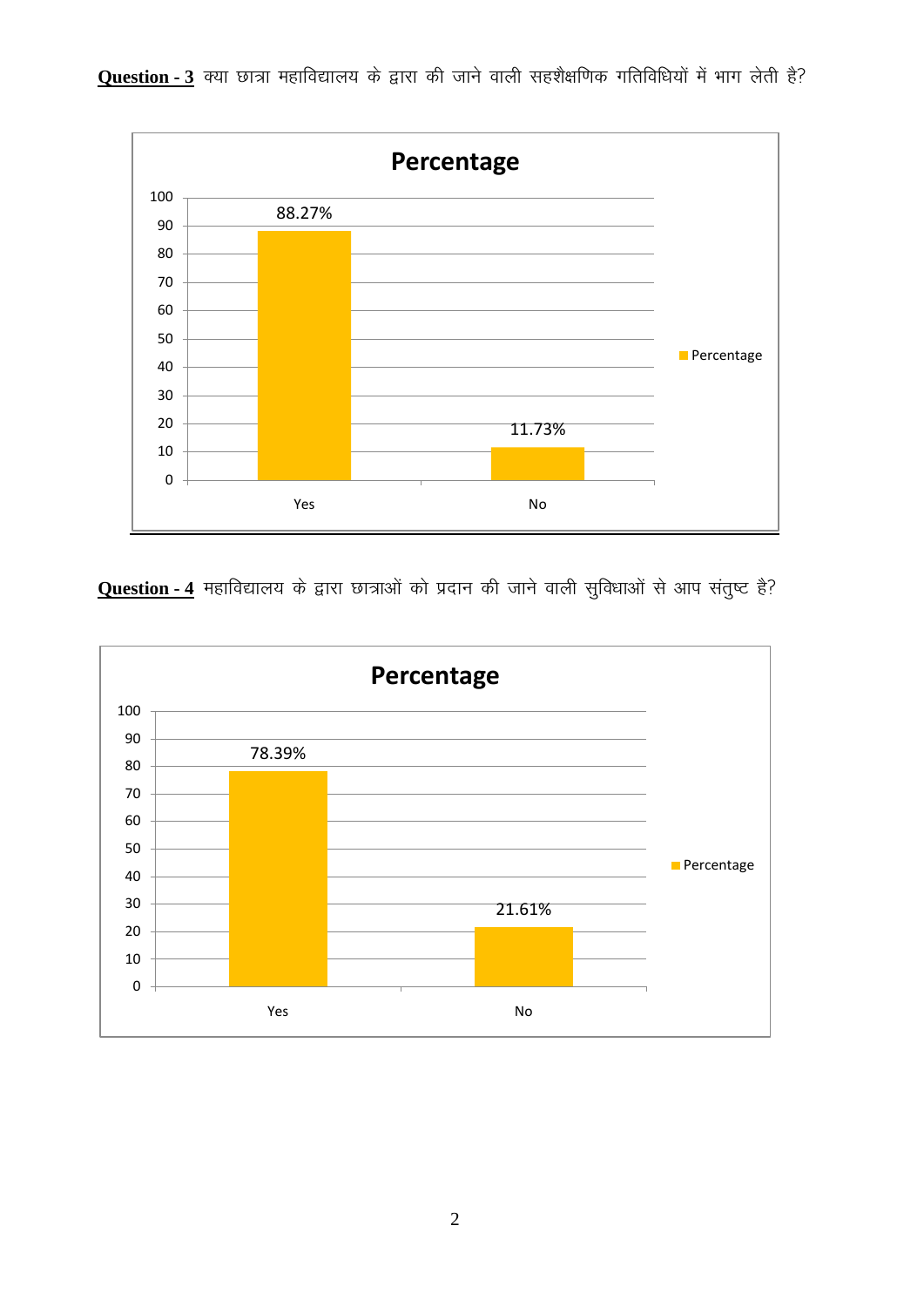**Question - 5** क्या छात्रा महाविद्यालय में होने वाली शैक्षणिक एवं सहशैक्षणिक गतिविधयों से आपको अवगत कराती है?



**Question - 6** क्या आप छात्रा से महाविद्यालय में होने वाली प्रतिदिन की गतिविधियों की जानकारी लेते  $\frac{2}{5}$ ?

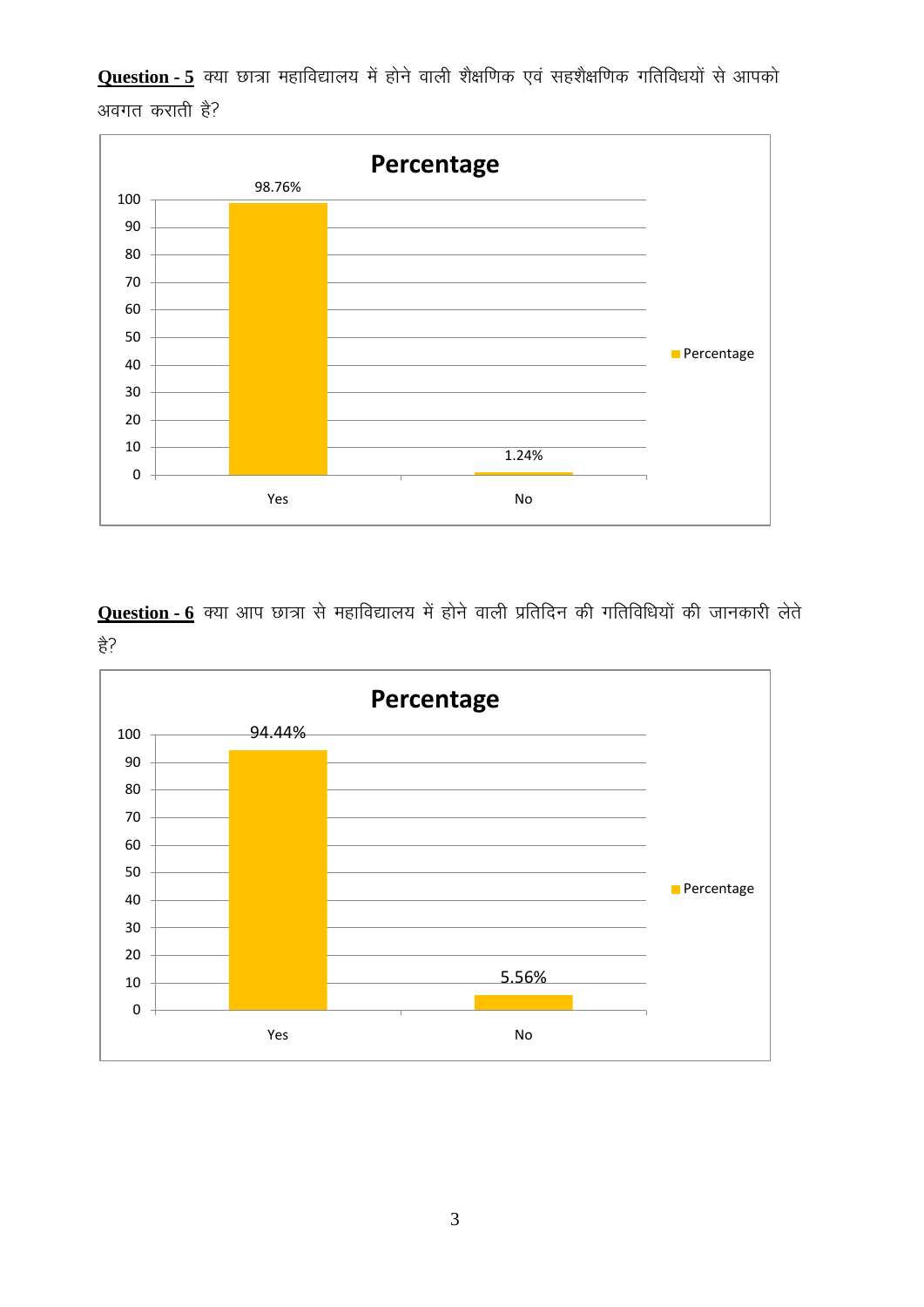

Question - 7 क्या आप महाविद्यालय की वेबसाइट - www.vkm.org.in को समय-समय पर देखते  $\frac{2}{5}$ ?

**Question - 8** क्या छात्रा नियमित रूप से ऑनलाइन कक्षाएं करती है?

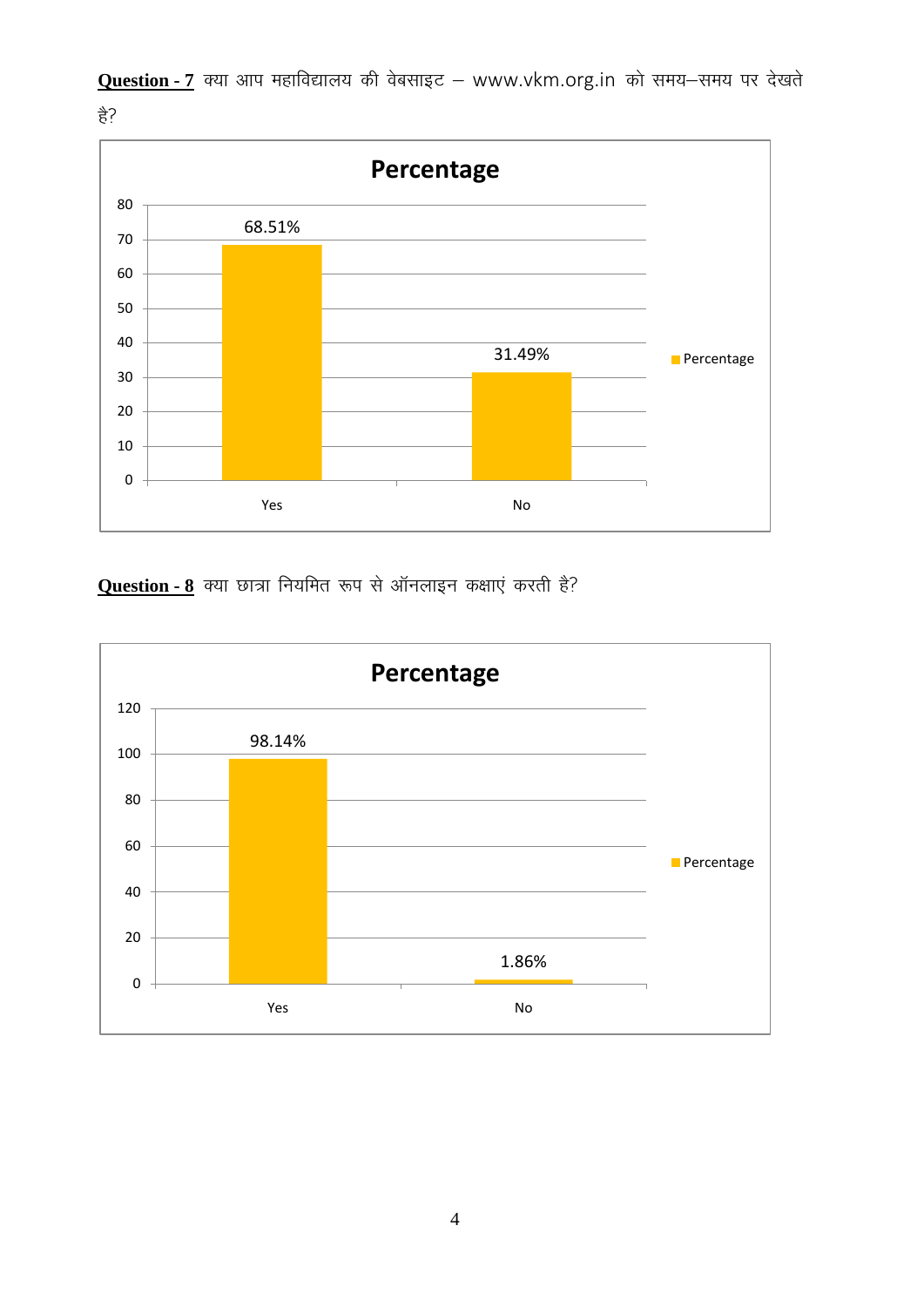



**Question - 10** ऑनलाइन कक्षा के लिए नेट कनेक्टिविटी का साधन क्या है?

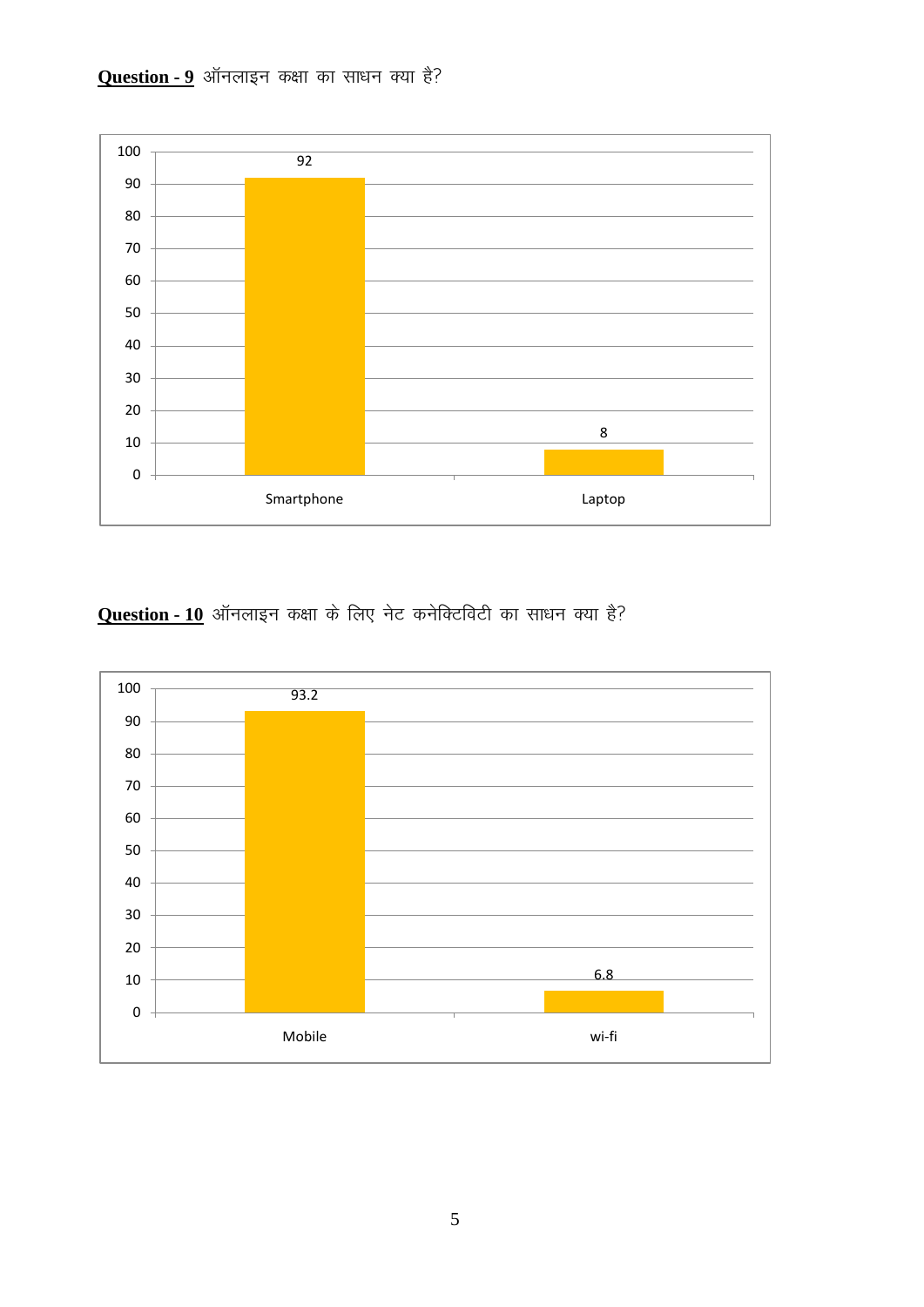

**Question - 11** क्या सभी बच्चों को ऑनलाइन कक्षा का समान अवसर प्राप्त है?

**Question - 12** क्या आप छात्रा की ली जाने वाली कक्षाओं का नियमित निरिक्षण करते हैं?